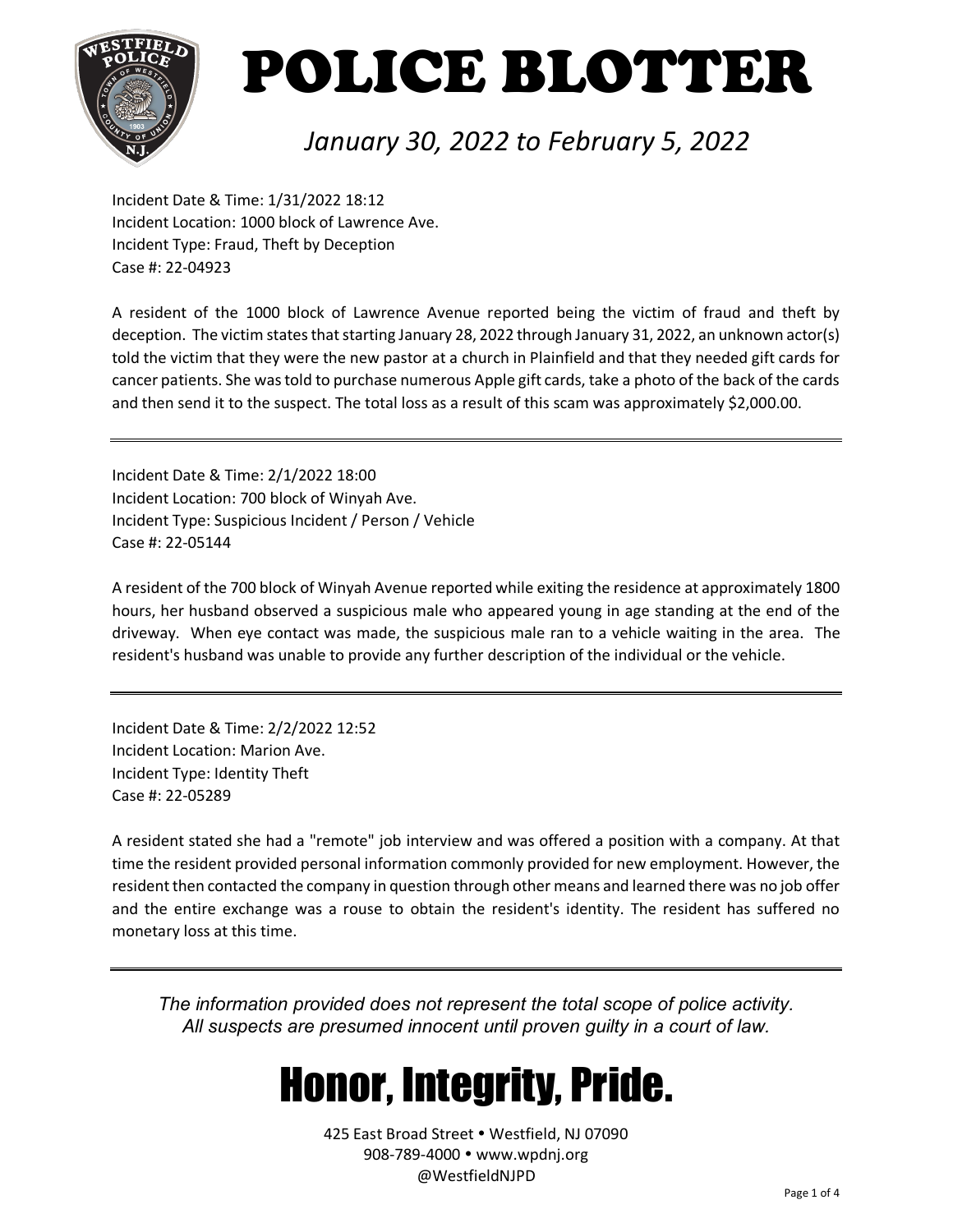

### *January 30, 2022 to February 5, 2022*

Incident Date & Time: 2/2/2022 15:08 Incident Location: 700 block of Clark St. Incident Type: Fraud Case #: 22-05308

A resident reports that a check he wrote was altered. The check was changed in several ways including the amount and the recipient of funds. The resident is currently responsible for the total amount of the check which has been cashed. The resident is at a monetary loss of over \$7,000.00. It is believed the check was intercepted in the mail and subsequently altered.

Incident Date & Time: 2/2/2022 15:23 Incident Location: 1300 block of Boynton Ave. Incident Type: Fraud, Identity Theft Case #: 22-05314

A resident of the 1300 block of Boynton Avenue reported that she was notified by her credit monitoring center that a credit inquiry had been completed. The victim was advised that a credit card, checking account and savings account had been opened up utilizing her maiden name. All accounts were closed and no monetary loss was suffered.

Incident Date & Time: 2/2/2022 17:39 Incident Location: 100 block of Elm St. Incident Type: Theft Case #: 22-05323

A resident of the 100 block of Elm Street reported that her package, valued at approximately \$40.00, was delivered to her residence on February 1, 2022 at approximately 1304 hours. A witness reported last seeing the package around 1400 to 1430 hours that day.

*The information provided does not represent the total scope of police activity. All suspects are presumed innocent until proven guilty in a court of law.*

## Honor, Integrity, Pride.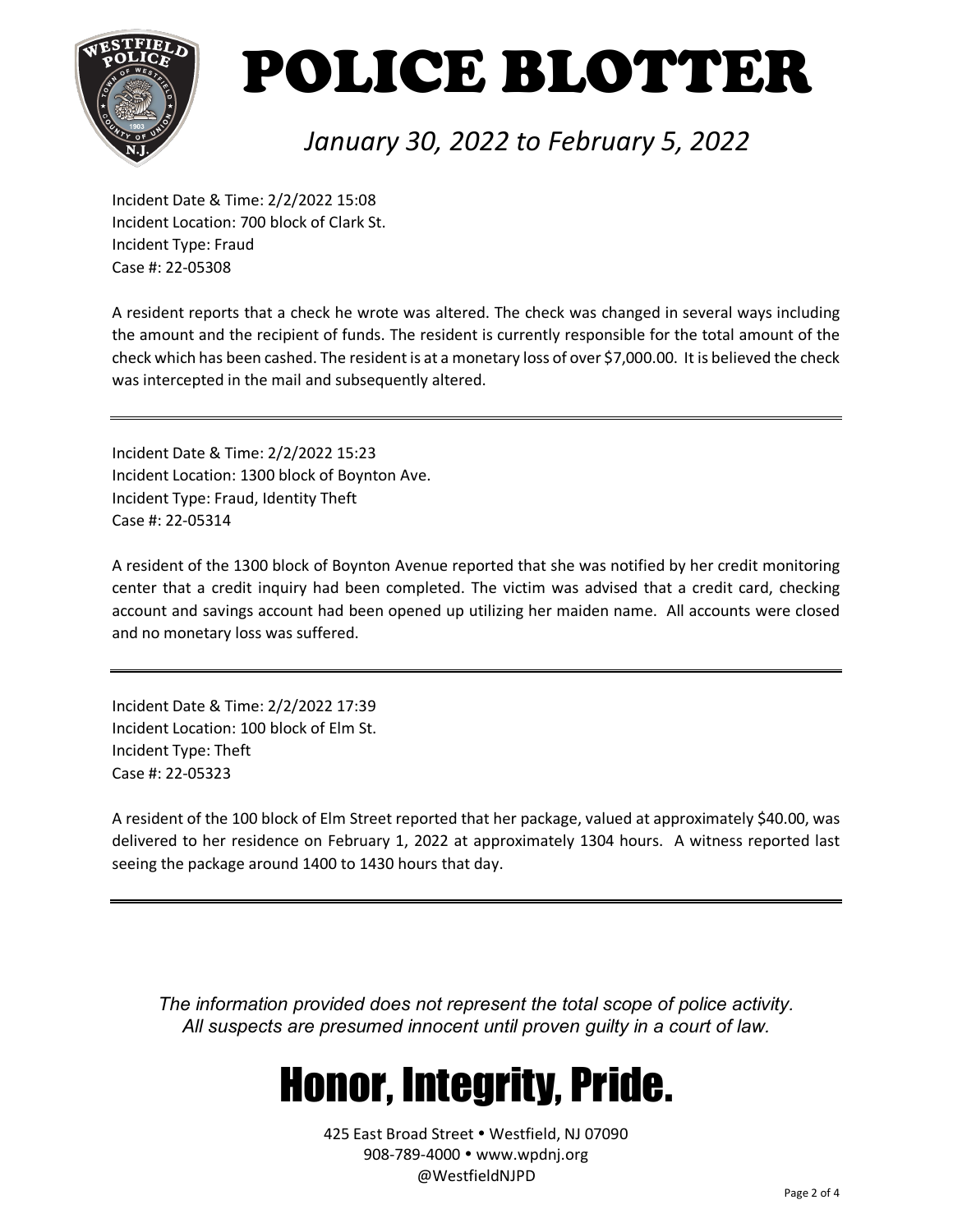

### *January 30, 2022 to February 5, 2022*

Incident Date & Time: 2/2/2022 18:04 Incident Location: 600 block of Summit Ave. Incident Type: Fraud, Identity Theft Case #: 22-05325

A resident of the 600 block of Summit Avenue reported that he received notification in the mail regarding an application for credit being denied. He later received notification that a bank account was opened up in his name. The timeframe of the statement was from January 20, 2022 until January 25, 2022. The victim stated that he had never had a bank account with that particular banking institution.

Incident Date & Time: 2/3/2022 10:06 Incident Location: 400 block of Linden Ave. Incident Type: Fraud, Identity Theft Case #: 22-05446

A resident of the 400 block of Linden Avenue reported an incident of identity theft and fraud. Resident stated that unknown actor(s) used his identity to open credit card accounts and two checking accounts in his name. All fraudulent accounts were closed and there was no monetary loss.

Incident Date & Time: 2/4/2022 19:27 Incident Location: 800 block of Summit Ave. Incident Type: DWI Case #: 22-05667 Arrestee: Eric Chafetz, 43, Westfield

Officers Swiderski and Pollock arrested Eric Chafetz, age 43 of Westfield, for Driving While Intoxicated pursuant to a motor vehicle accident near the 800 block of Summit Avenue. Chafetz was transported to police headquarters for processing and later released to a sober adult.

*The information provided does not represent the total scope of police activity. All suspects are presumed innocent until proven guilty in a court of law.*

## Honor, Integrity, Pride.